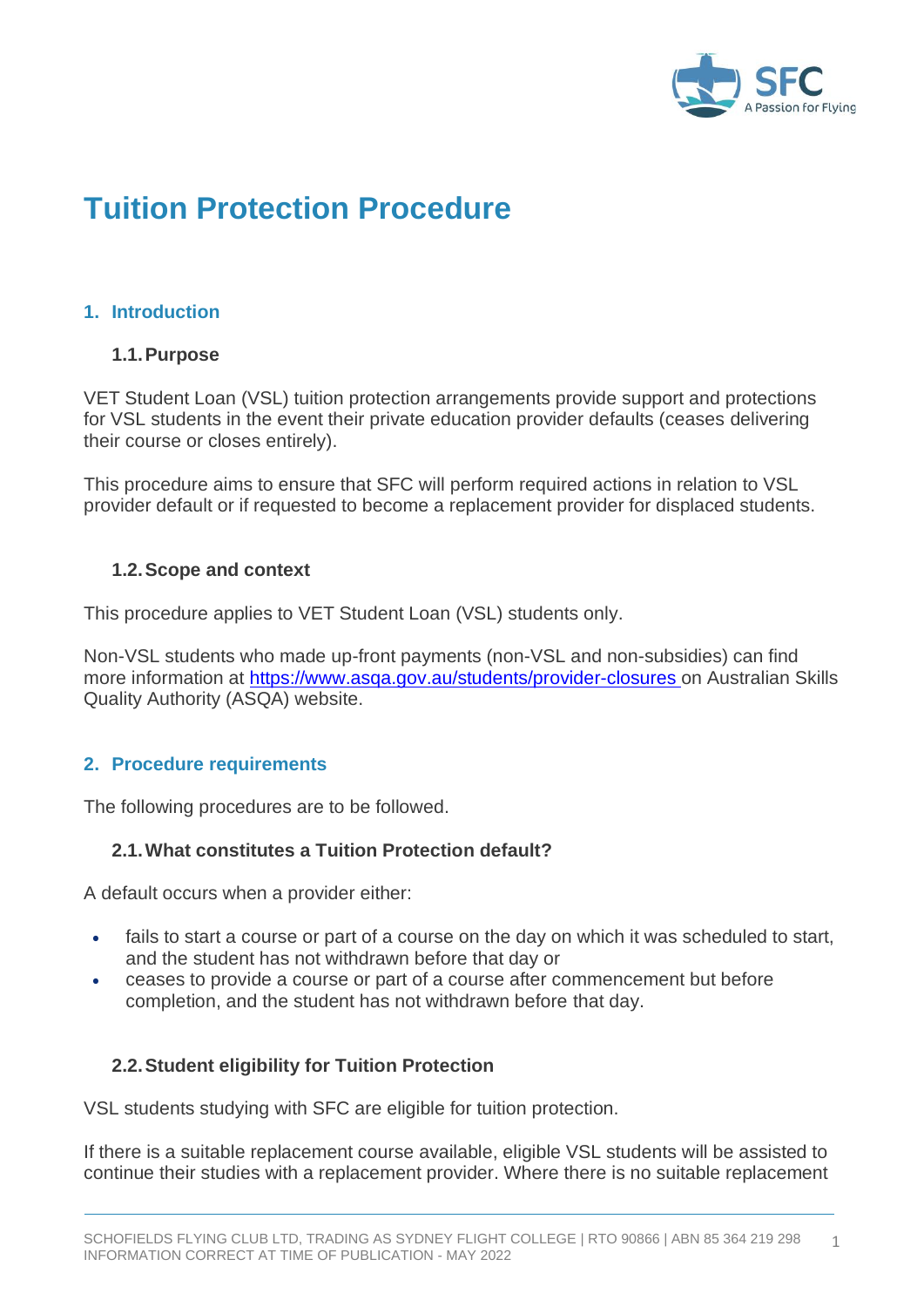

course, eligible students will be provided with a re-credit to their HELP balance. This recredit will be for tuition fees paid for the original course or parts of the course, which were not completed due to SFC's default.

## **2.3.SFC obligations if it defaults**

#### **Within 24 Hours of default**

- Give written notice to the VSL Tuition Protection Director of the circumstances of the default.
- Notify students enrolled in the course, in writing, the course is no longer being provided
	- $\circ$  SFC will send the student notice to the student's personal email address as
	- o shown on the student management system
- SFC will specify in the student notice:
	- o the name of the course, or part or parts of the course the student was enrolled in at the time of the default
	- o the date of the default
	- o advise of a website specified by the VSL Tuition Protection Director where the student can get further information about tuition protection.

#### **Within 3 business days of a default occurring**

- Give written notice to the VSL Tuition Protection Director specifying for each student in relation to who the provider has defaulted:
	- $\circ$  the student's full name and contact details
	- $\circ$  the course, or part or parts of the course, the student was enrolled in at the time of the default
	- o the amount of the tuition fees for each course, or part of the course, the student was enrolled in at the time of the default
	- $\circ$  details about the payment of those tuition fees, including the amounts that are covered fees
	- o whether the student was studying part-time or full-time
	- o the mode of delivery of the original course
	- o the location where the original course was primarily delivered
	- o whether the student has withdrawn from the course or part of the course and the date of withdrawal
	- $\circ$  any part of the course for which the student has deferred study, the date of the deferral and the date the student is expected to re-commence study
	- $\circ$  the completion status for each part of the course the student has enrolled in, including whether the student's status is ongoing, passed or failed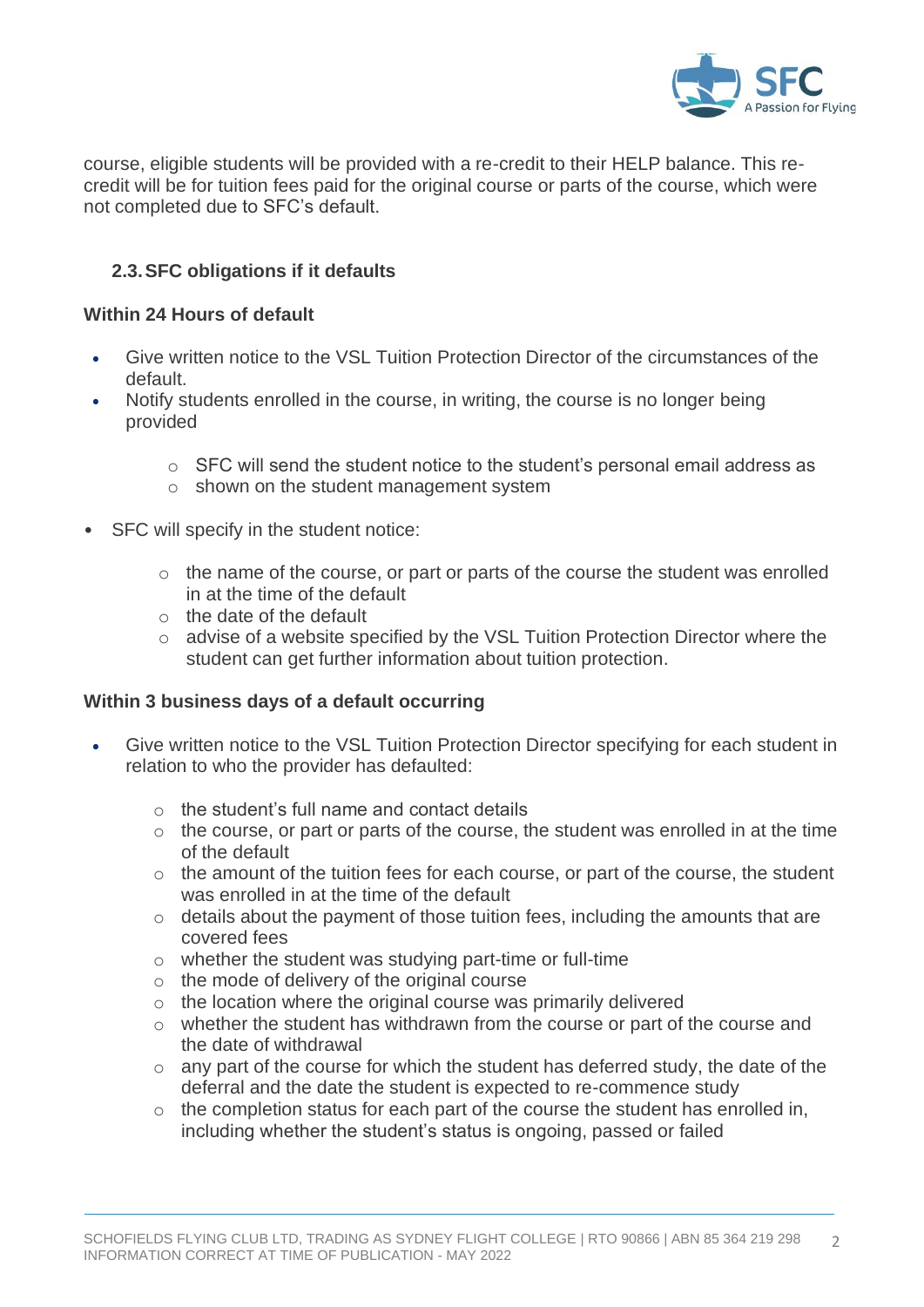

o the name and code of each unit of competency as it appears on the National Register of VET for each part of the course the provider has defaulted in relation to a student

#### **As soon as practicable**

• Update our website to reflect the course is no longer being provided and to provide tuition protection information.

## **If requested by the VSL Tuition Protection Director**

- Provide to the VSL Tuition Protection Director in relation to students to whom the provider has defaulted, either:
	- o a copy of a statement of attainment or other Australian Qualifications Framework certification documentation issued by SFC or an authorised issuing organisation in accordance with the Australian Qualifications Framework for the parts of the course the student has completed or
	- o a copy of an authenticated VET transcript prepared by the Registrar (within the meaning of the Student Identifiers Act 2014) for the parts of the course the student has completed.

### **2.4.SFC obligations as a replacement provider**

If requested by the VSL Tuition Protection Director, SFC must provide information to assist the Director to make decisions about whether a suitable replacement course exists for displaced students.

If a student accepts an offer of a place in a replacement course, SFC must give written notice of the acceptance to the VSL Tuition Protection Director within 14 days of the student's acceptance of the offer.

SFC must also:

- enrol the student in the replacement course as soon as practicable
- grant course credits for parts of the original course successfully completed by the student, as evidenced by:
	- o a statement of attainment or other Australian Qualifications Framework certification documentation issued in accordance with the Australian Qualifications Framework; or
	- o an authenticated VET transcript prepared by the Registrar (within the meaning of the Student Identifiers Act 2014)
- not charge the student tuition fees for the replacement component of the replacement course if tuition fees have been paid for the affected part of the original course.